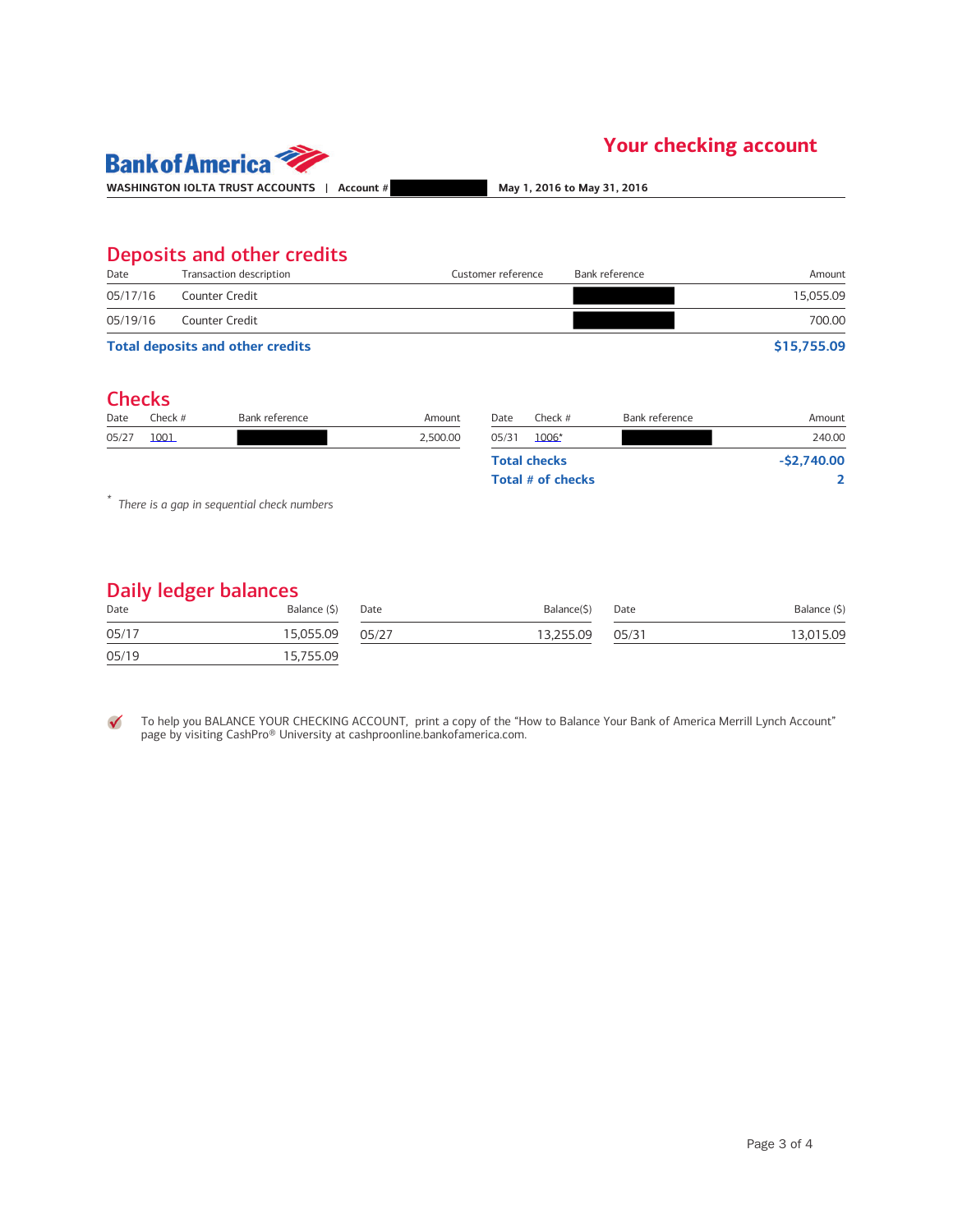

### **Checks**

| Date  | Check $#$ | Bank reference | Amount   |
|-------|-----------|----------------|----------|
| 06/01 | 1002      |                | 2.370.00 |
| 06/27 | 1007*     |                | 448.10   |
| 06/15 | $1009*$   |                | 370.00   |

| Date  | Check $#$ | Bank reference | Amount   | Date  | Check $#$           | Bank reference | Amount       |
|-------|-----------|----------------|----------|-------|---------------------|----------------|--------------|
| 06/01 | 1002      |                | 2,370.00 | 06/14 | 1010                |                | 720.00       |
| 06/27 | $1007*$   |                | 448.10   | 06/14 | 1011                |                | 920.58       |
| 06/15 | 1009*     |                | 370.00   | 06/08 | $1015*$             |                | 100.00       |
|       |           |                |          |       | <b>Total checks</b> |                | $-54,928.68$ |
|       |           |                |          |       | Total # of checks   |                | 6            |

\* There is a gap in sequential check numbers

#### Daily ledger balances

| ີ<br>Date | Balance (\$)    | Date | Balance(\$) | Date  | Balance (\$) |
|-----------|-----------------|------|-------------|-------|--------------|
| 06/01     | 10,645.09 06/14 |      | 8.904.51    | 06/27 | 8,086.41     |
| 06/08     | 10,545.09 06/15 |      | 8,534.51    |       |              |

To help you BALANCE YOUR CHECKING ACCOUNT, print a copy of the "How to Balance Your Bank of America Merrill Lynch Account" ✓ page by visiting CashPro® University at cashproonline.bankofamerica.com.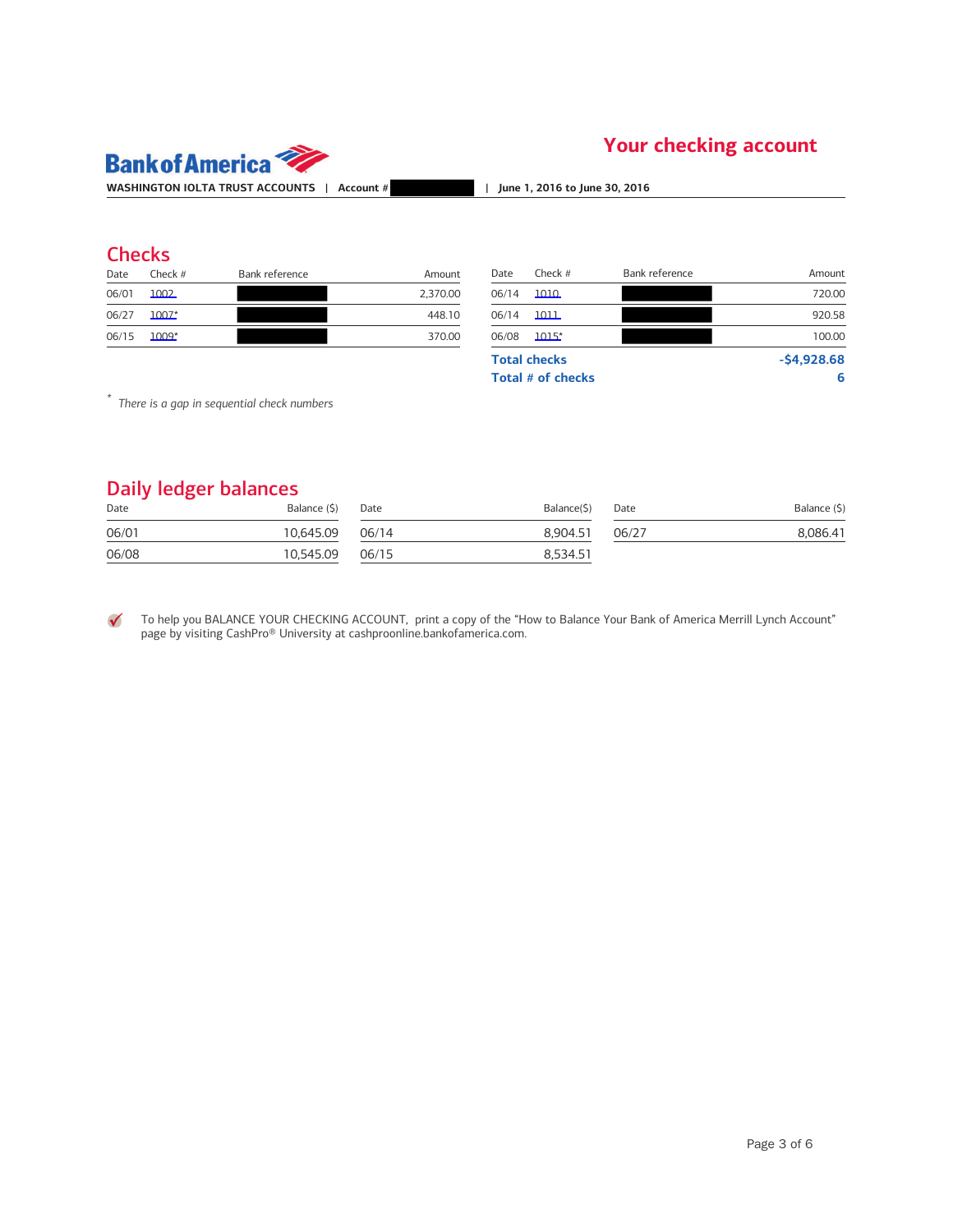

| July 1, 2016 to July 31, 2016

## Deposits and other credits

| Date     | <b>Transaction description</b>                                                                                           | <b>Customer reference</b> | <b>Bank reference</b> | Amount    |
|----------|--------------------------------------------------------------------------------------------------------------------------|---------------------------|-----------------------|-----------|
| 07/06/16 | WIRE TYPE: INTL IN DATE: 160706 TIME: 0520 ET<br>TRN:20160706<br><b>ORIG</b><br><b>SEO:FCT8</b><br><b>PMT DET:</b><br>ID |                           |                       | 10,000.00 |

**Total deposits and other credits** 

#### \$10,000.00

### **Withdrawals and other debits**

| Date     | <b>Transaction description</b>            | Customer reference | <b>Bank reference</b> | Amount        |
|----------|-------------------------------------------|--------------------|-----------------------|---------------|
| 07/07/16 | Customer Withdrawal Image                 |                    |                       | 10,000.00     |
|          | <b>Total withdrawals and other debits</b> |                    |                       | $-510,000,00$ |

#### Daily ledger balances

| <b>Date</b> | Balance (\$) Date | Balance(\$) Date | Balance (\$) |
|-------------|-------------------|------------------|--------------|
| 07/01       | 8.086.41 07/06    | 18.086.41 07/07  | 8.086.41     |

To help you BALANCE YOUR CHECKING ACCOUNT, print a copy of the "How to Balance Your Bank of America Merrill Lynch Account"<br>page by visiting CashPro® University at cashproonline.bankofamerica.com.  $\checkmark$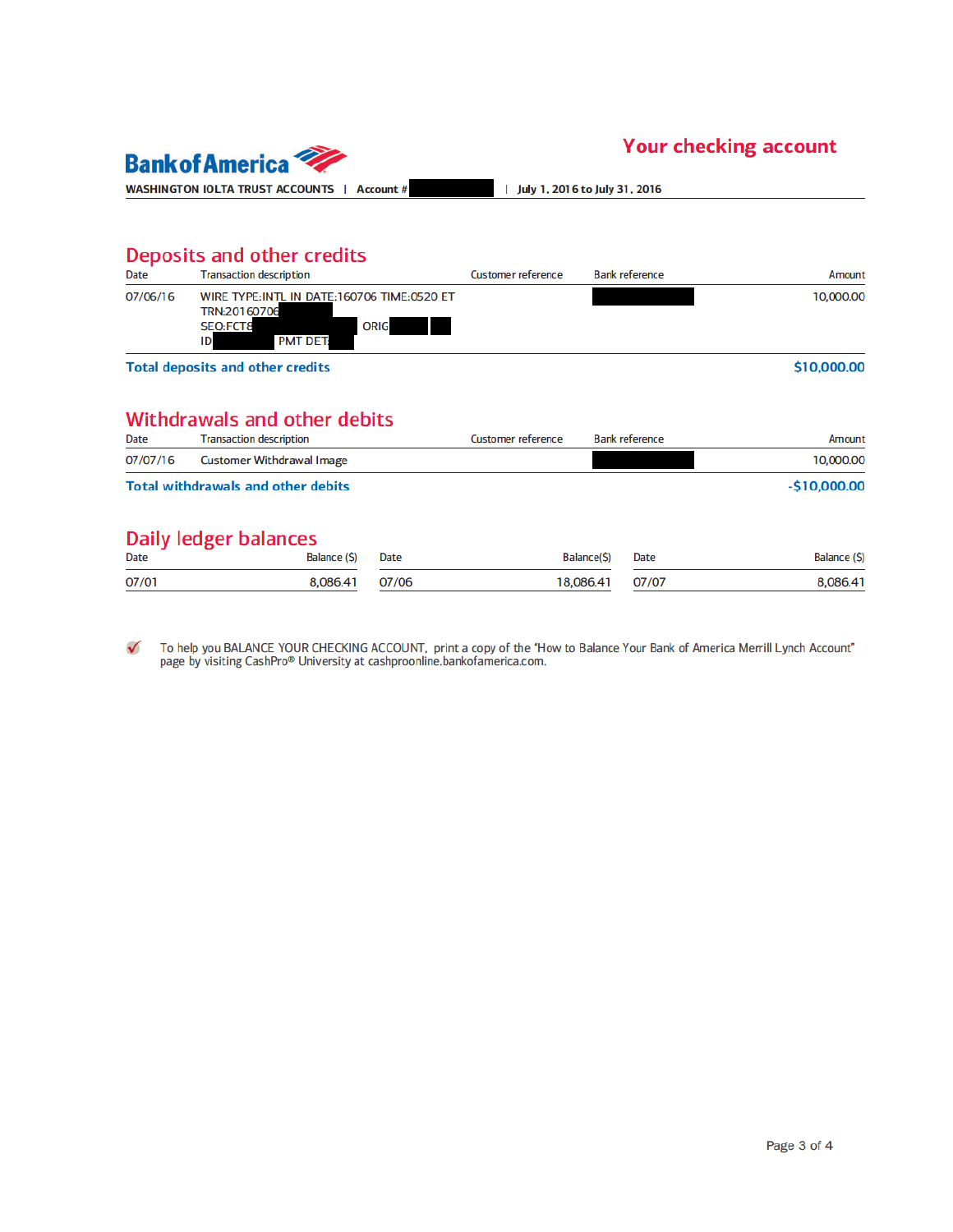

## **Checks**

| Date  | Cherk#              | Bank reference | Amount     |
|-------|---------------------|----------------|------------|
| 08/23 | 1016                |                | 160.00     |
|       | <b>Total checks</b> |                | $-5160.00$ |
|       | Total # of checks   |                |            |

| Date  | Balance (\$) | Date  | Balance(\$) |
|-------|--------------|-------|-------------|
| 08/01 | 8.086.41     | 08/23 | 7.926.41    |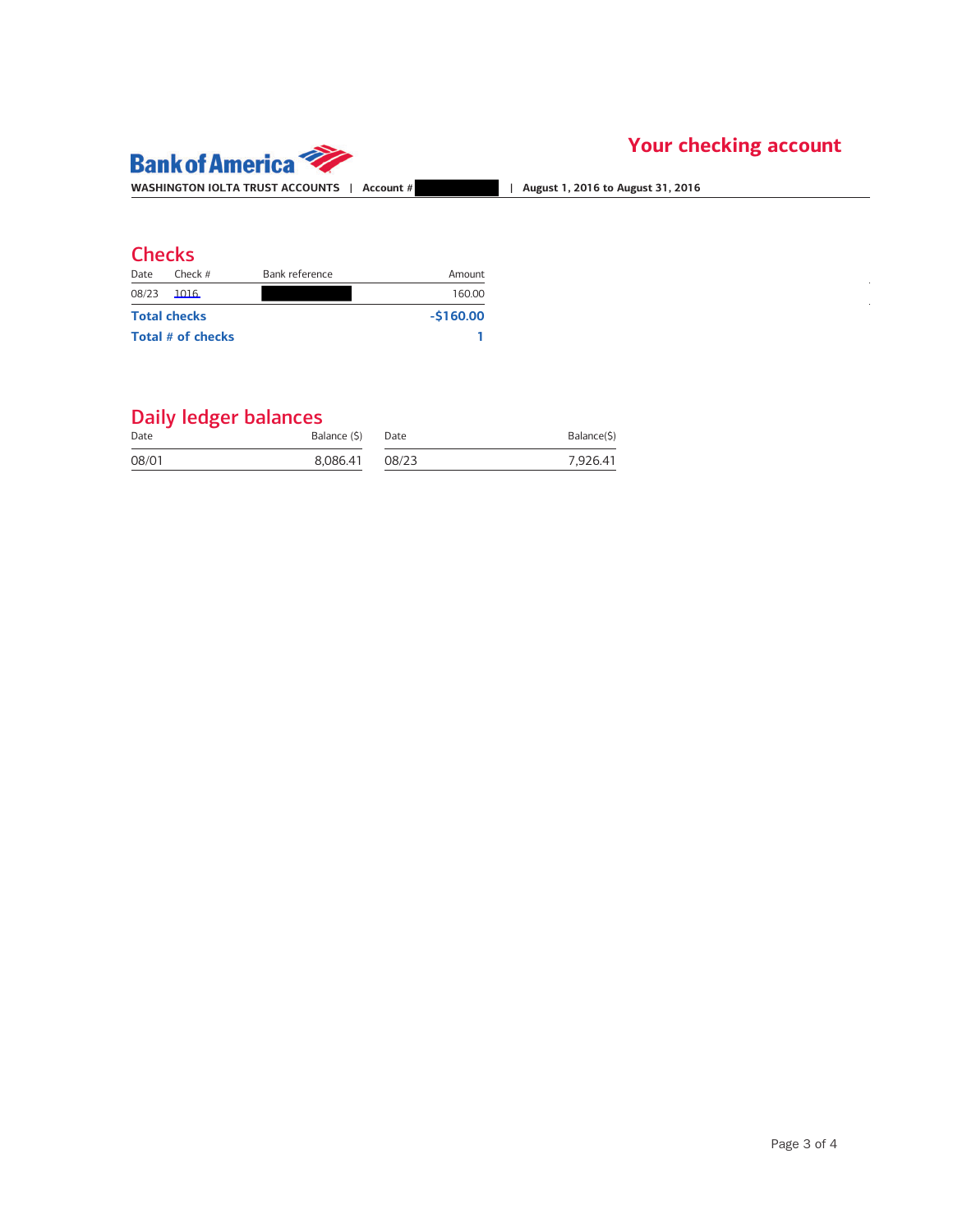

## **Checks**

| Date | hork<br>ו וככול ז | レっぺ<br><b>reference</b> | Amount      | Date       | . hor | <b>Arance</b><br>----- | ioun  |
|------|-------------------|-------------------------|-------------|------------|-------|------------------------|-------|
| 09/1 | 1008              |                         | 285.00<br>. | 09/09<br>. | 014   |                        | Q100c |

| Date              | Check#              | Bank reference | Amount       |
|-------------------|---------------------|----------------|--------------|
| 09/09             | $1014*$             |                | 910.00       |
|                   | <b>Total checks</b> |                | $-51.195.00$ |
| Total # of checks |                     |                |              |

\* There is a gap in sequential check numbers

| Date  | Balance (\$) | Date  | Balance(S) | Date  | Balance (\$) |
|-------|--------------|-------|------------|-------|--------------|
| 09/01 | 7.926.41     | 09/09 | 7.016.41   | 09/14 |              |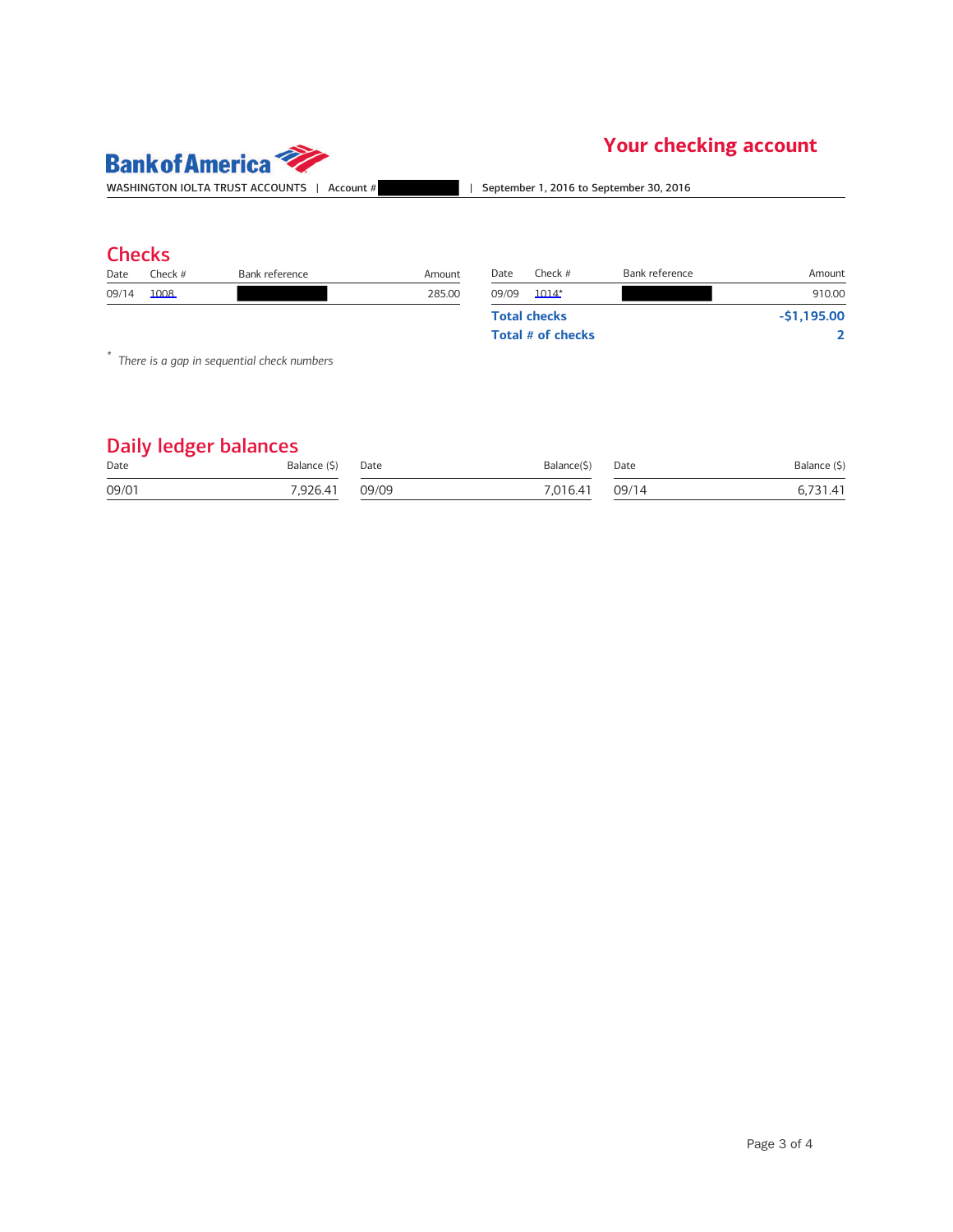

| Date  | Balance (\$) |
|-------|--------------|
| 10/01 | 6,731.41     |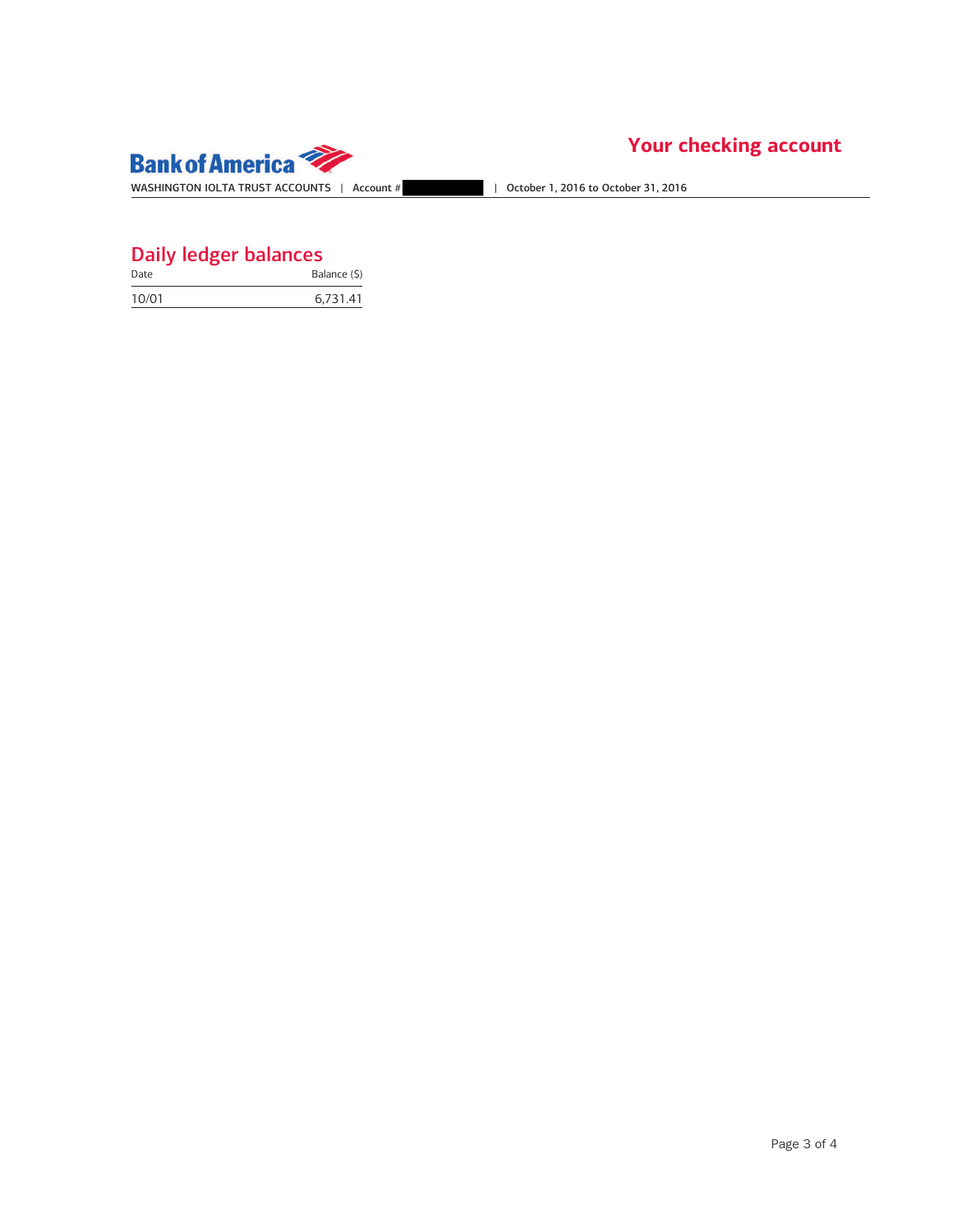

| November 1, 2016 to November 30, 2016

## Withdrawals and other debits

| <b>Date</b> | <b>Transaction description</b>                                                    | <b>Customer reference</b> | <b>Bank reference</b> | Amount       |
|-------------|-----------------------------------------------------------------------------------|---------------------------|-----------------------|--------------|
| 11/28/16    | WA TLR cash withdrawal from CHK 62 Banking<br>#0037015 WA<br>Ctr<br>Confirmation# |                           |                       | 370.00       |
| 11/28/16    | WA TLR cash withdrawal from CHK 62 Banking<br><b>WA</b><br>Ctr<br>Confirmation#   |                           |                       | 630.00       |
|             | <b>Total withdrawals and other debits</b>                                         |                           |                       | $-51,000.00$ |

**Total withdrawals and other debits** 

| $ \ldots$ , $\ldots$ , $\ldots$<br><b>Date</b> | Balance (\$) Date | Balance(\$) |
|------------------------------------------------|-------------------|-------------|
| 11/01                                          | 6.731.41 11/28    | 5,731.41    |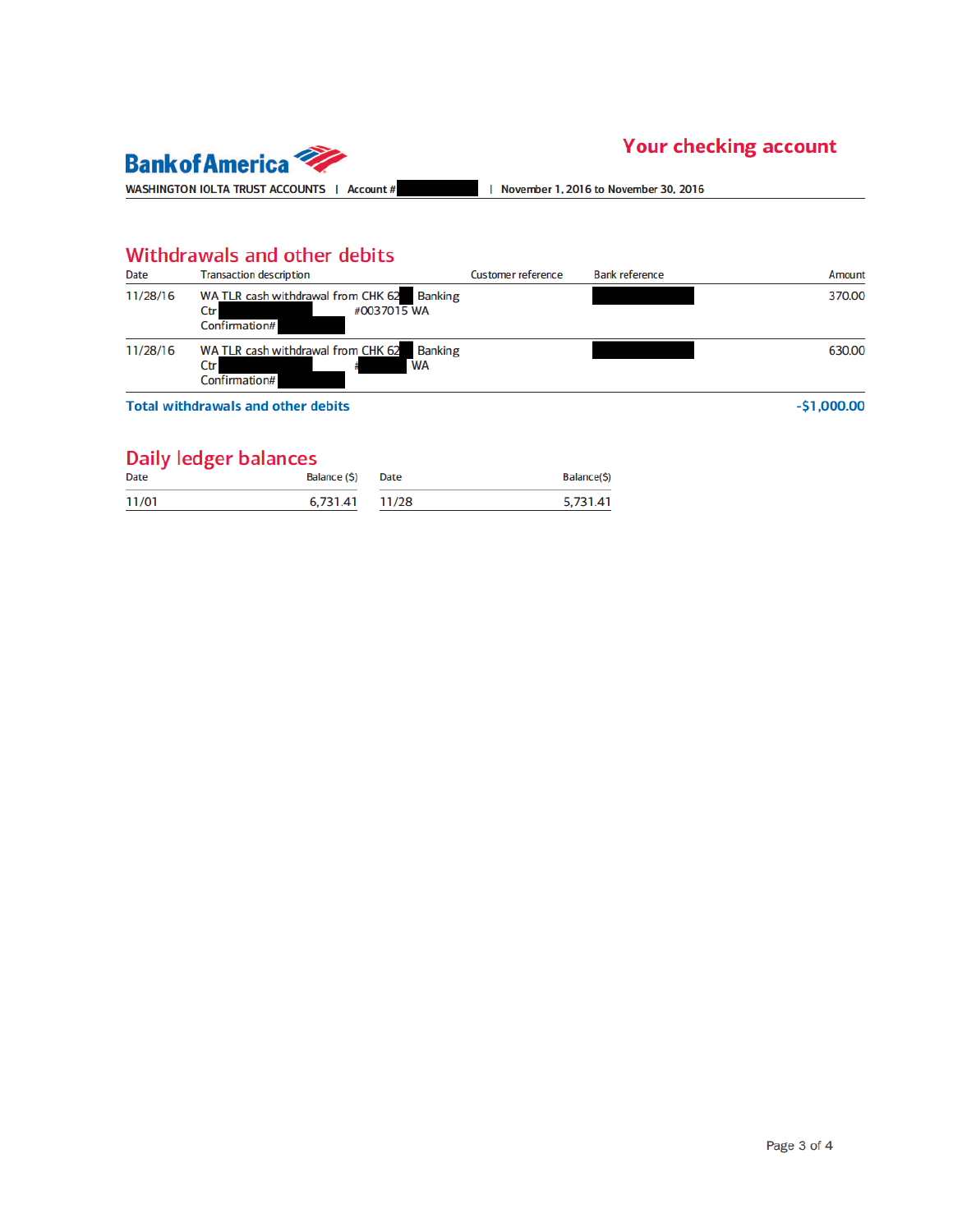

| Date  | Balance (\$) |
|-------|--------------|
| 12/01 | 5,731.41     |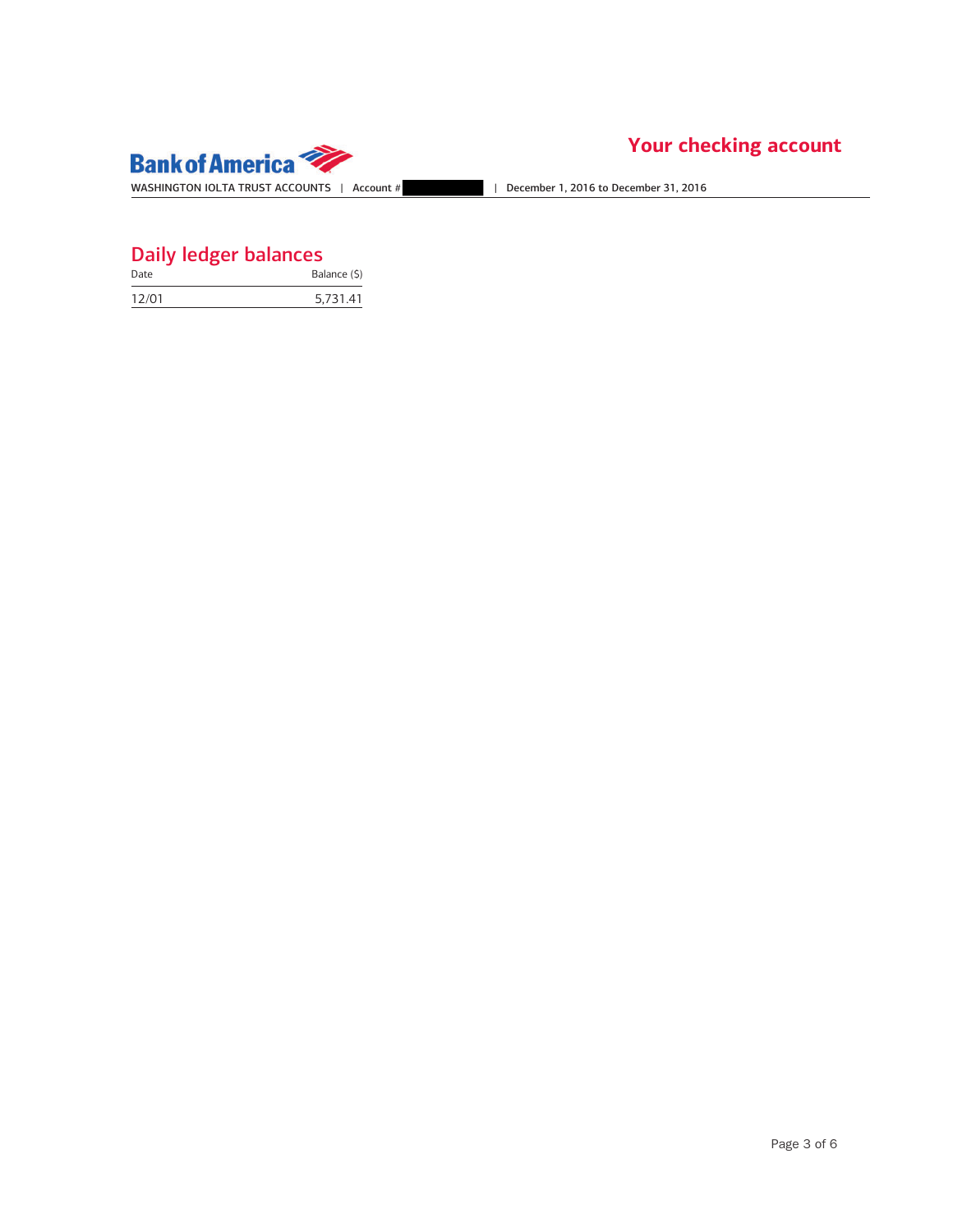

| January 1, 2017 to January 31, 2017

## Withdrawals and other debits

| Date     | <b>Transaction description</b>                                                            | <b>Customer reference</b> | <b>Bank reference</b> | Amount       |
|----------|-------------------------------------------------------------------------------------------|---------------------------|-----------------------|--------------|
| 01/18/17 | WA TLR cash withdrawal from CHK 62<br><b>Banking</b><br><b>WA</b><br>Ctr<br>Confirmation# |                           |                       | 1,081.41     |
| 01/18/17 | Customer Withdrawal Image                                                                 |                           |                       | 4,650.00     |
|          | <b>Total withdrawals and other debits</b>                                                 |                           |                       | $-55,731.41$ |

| <b>Date</b> | Balance (\$) Date | Balance(\$) |
|-------------|-------------------|-------------|
| 01/01       | 5,731.41 01/18    | 0.00        |